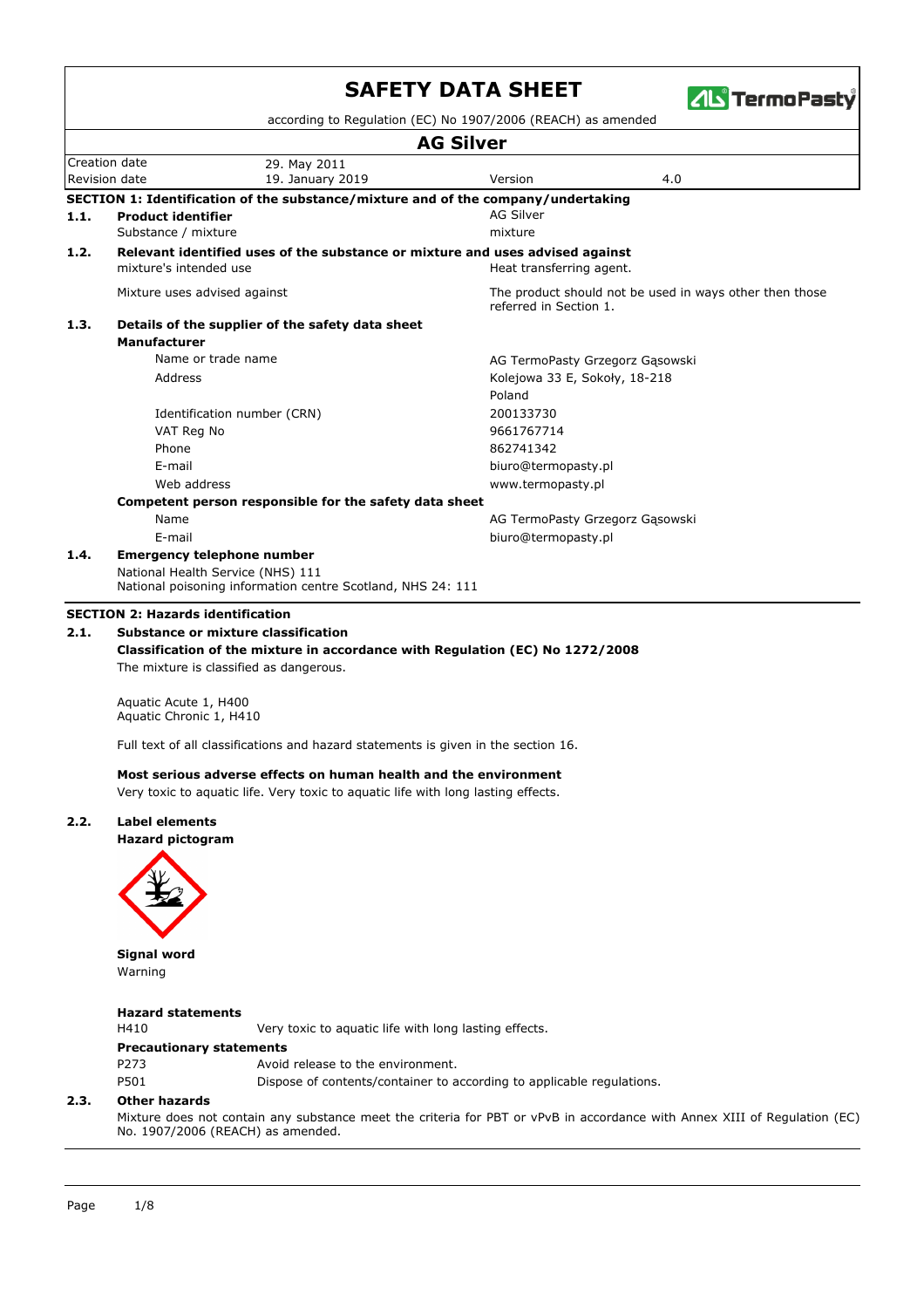

according to Regulation (EC) No 1907/2006 (REACH) as amended

### **AG Silver**

Creation date 29. May 2011 Revision date 19. January 2019 19. January 2019 Version 2019 Version 2019

**SECTION 3: Composition/information on ingredients**

#### **3.2. Mixtures**

**Chemical characterization**

Mixture of substances and additives specified below.

**Mixture contains these hazardous substances and substances with the highest permissible concentration in the working environment**

| Identification numbers                                 | Substance name | $%$ weight | Content in Classification according to Regulation<br>(EC) No 1272/2008 | Note. |
|--------------------------------------------------------|----------------|------------|------------------------------------------------------------------------|-------|
| Index: 030-013-00-7<br>CAS: 1314-13-2<br>EC: 215-222-5 | zinc oxide     | $10 - 30$  | Aquatic Acute 1, H400<br>Aquatic Chronic 1, H410                       |       |

Full text of all classifications and hazard statements is given in the section 16.

#### **SECTION 4: First aid measures**

#### **4.1. Description of first aid measures**

Take care of your own safety. If any health problems are manifested or if in doubt, inform a doctor and show him information from this safety data sheet.

#### **Inhalation**

Terminate the exposure immediately; move the affected person to fresh air. Protect the person against growing cold. Provide medical treatment if irritation, dyspnoea or other symptoms persist.

#### **Skin contact**

Remove contaminated clothes. Wash the affected area with plenty of water, lukewarm if possible. Soap, soap solution or shampoo should be used if there is no skin injury. Provide medical treatment if skin irritation persists.

#### **Eye contact**

Rinse eyes immediately with a flow of running water, open the eyelids (also using force if needed); remove contact lenses immediately if worn by the affected person. Rinsing should continue at least for 10 minutes.

#### **Ingestion**

Rinse out the mouth with clean water. In the event of issues, find medical help.

#### **4.2. Most important symptoms and effects, both acute and delayed**

**Inhalation** Not expected. **Skin contact** Not expected. **Eye contact** Not expected.

**Ingestion**

Not expected.

**4.3. Indication of any immediate medical attention and special treatment needed** Symptomatic treatment.

#### **SECTION 5: Firefighting measures**

#### **5.1. Extinguishing media**

#### **Suitable extinguishing media**

Alcohol-resistant foam, carbon dioxide, powder, water spray jet, water mist.

#### **Unsuitable extinguishing media**

Water - full jet.

#### **5.2. Special hazards arising from the substance or mixture**

In the event of fire, carbon monoxide, carbon dioxide and other toxic gases may arise. Inhalation of hazardous degradation (pyrolysis) products may cause serious health damage.

#### **5.3. Advice for firefighters**

Use a self-contained breathing apparatus and full-body protective clothing. Self-Contained Breathing Apparatus (SCBA) with a chemical protection suit only where personal (close) contact is likely. Do not allow run-off of contaminated fire extinguishing material to enter drains or surface and ground water.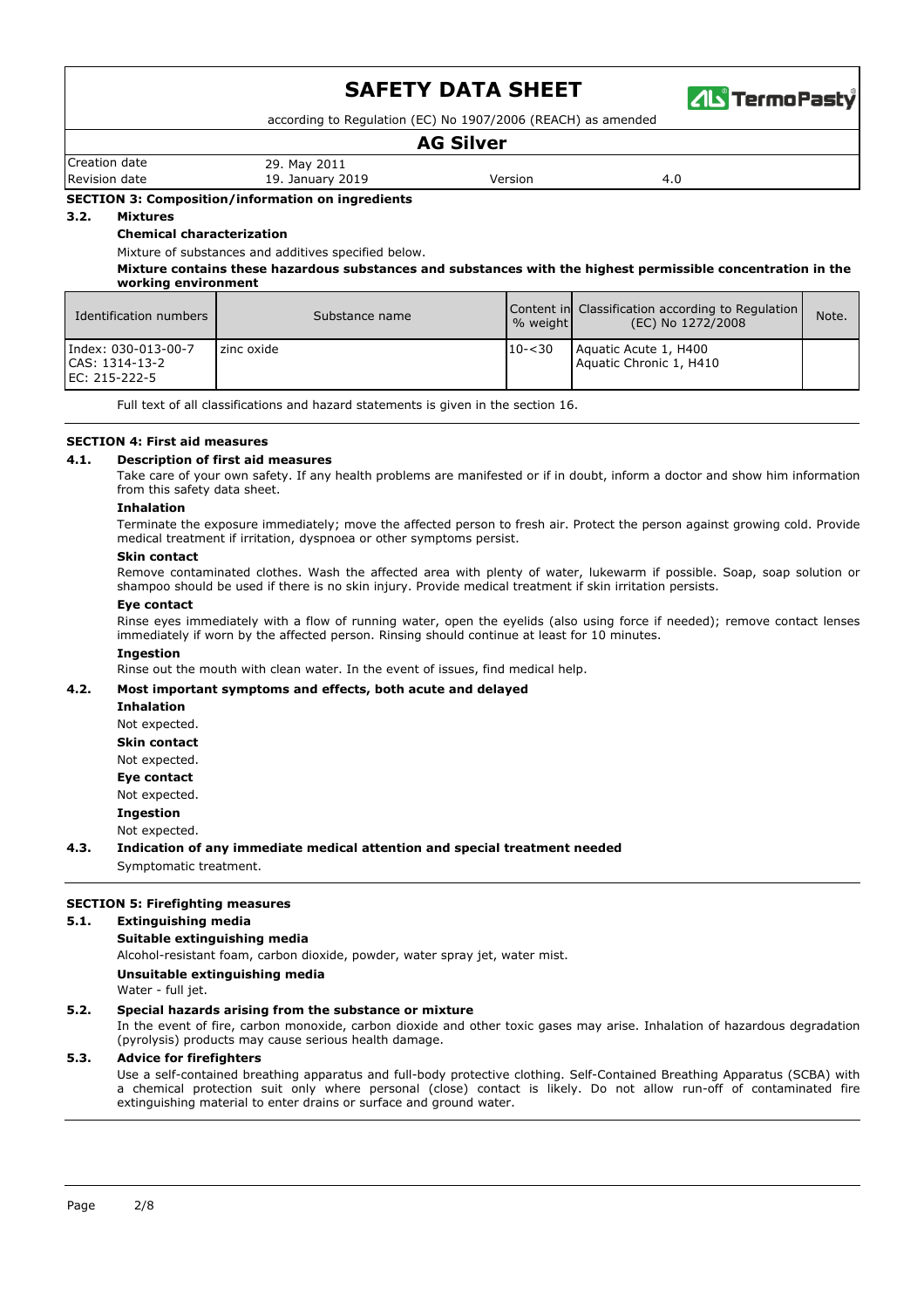

according to Regulation (EC) No 1907/2006 (REACH) as amended

### **AG Silver**

Creation date 29. May 2011 Revision date 19. January 2019 19. January 2019 Version 2019 Version 2019

**SECTION 6: Accidental release measures**

#### **6.1. Personal precautions, protective equipment and emergency procedures**

Use personal protective equipment for work. Follow the instructions in the Sections 7 and 8.

#### **6.2. Environmental precautions**

Prevent contamination of the soil and entering surface or ground water. Do not allow to enter drains.

#### **6.3. Methods and material for containment and cleaning up**

Place the product mechanically in an appropriate manner. Dispose of the collected material according to the instructions in the section 13.

#### **6.4. Reference to other sections**

See the Section 7, 8 and 13.

#### **SECTION 7: Handling and storage**

#### **7.1. Precautions for safe handling**

Prevent formation of gases and vapours in concentrations exceeding the occupational exposure limits. Use personal protective equipment as per Section 8. Observe valid legal regulations on safety and health protection. Avoid release to the environment.

#### **7.2. Conditions for safe storage, including any incompatibilities**

Store in tightly closed containers in cold, dry and well ventilated areas designated for this purpose.

# **7.3. Specific end use(s)**

not available

#### **SECTION 8: Exposure controls/personal protection**

#### **8.1. Control parameters**

The mixture contains substances for which occupational exposure limits are set.

#### **United Kingdom of Great Britain and Northern Ireland**

| (Substance name (component)   | Type       | Time of<br>exposure | Value               | <b>Note</b>           | Source |
|-------------------------------|------------|---------------------|---------------------|-----------------------|--------|
|                               | WEL        | 8 hours             | ma/m <sup>3</sup> د | Respirable dust, Fume |        |
| 1 zinc oxide (CAS: 1314-13-2) | <b>WEL</b> | Short-term          | $10 \text{ ma/m}^3$ | Respirable dust, Fume | Gestis |

#### **8.2. Exposure controls**

Do not eat, drink and smoke during work. Wash your hands thoroughly with water and soap after work and before breaks for a meal and rest.

#### **Eye/face protection**

It is not needed.

#### **Skin protection**

Hand protection: Protective gloves resistant to the product. Contaminated skin should be washed thoroughly.

#### **Respiratory protection**

It is not needed.

#### **Thermal hazard**

Not available.

#### **Environmental exposure controls**

Observe usual measures for protection of the environment, see Section 6.2. Collect spillage.

#### **SECTION 9: Physical and chemical properties**

#### **9.1. Information on basic physical and chemical properties**

| Appearance                              | paste              |
|-----------------------------------------|--------------------|
| Physical state                          | solid at 20°C      |
| color                                   | grey               |
| Odour                                   | without fragrance  |
| Odour threshold                         | data not available |
| рH                                      | data not available |
| Melting point/freezing point            | data not available |
| Initial boiling point and boiling range | data not available |
| Flash point                             | data not available |
| Evaporation rate                        | non-applicable     |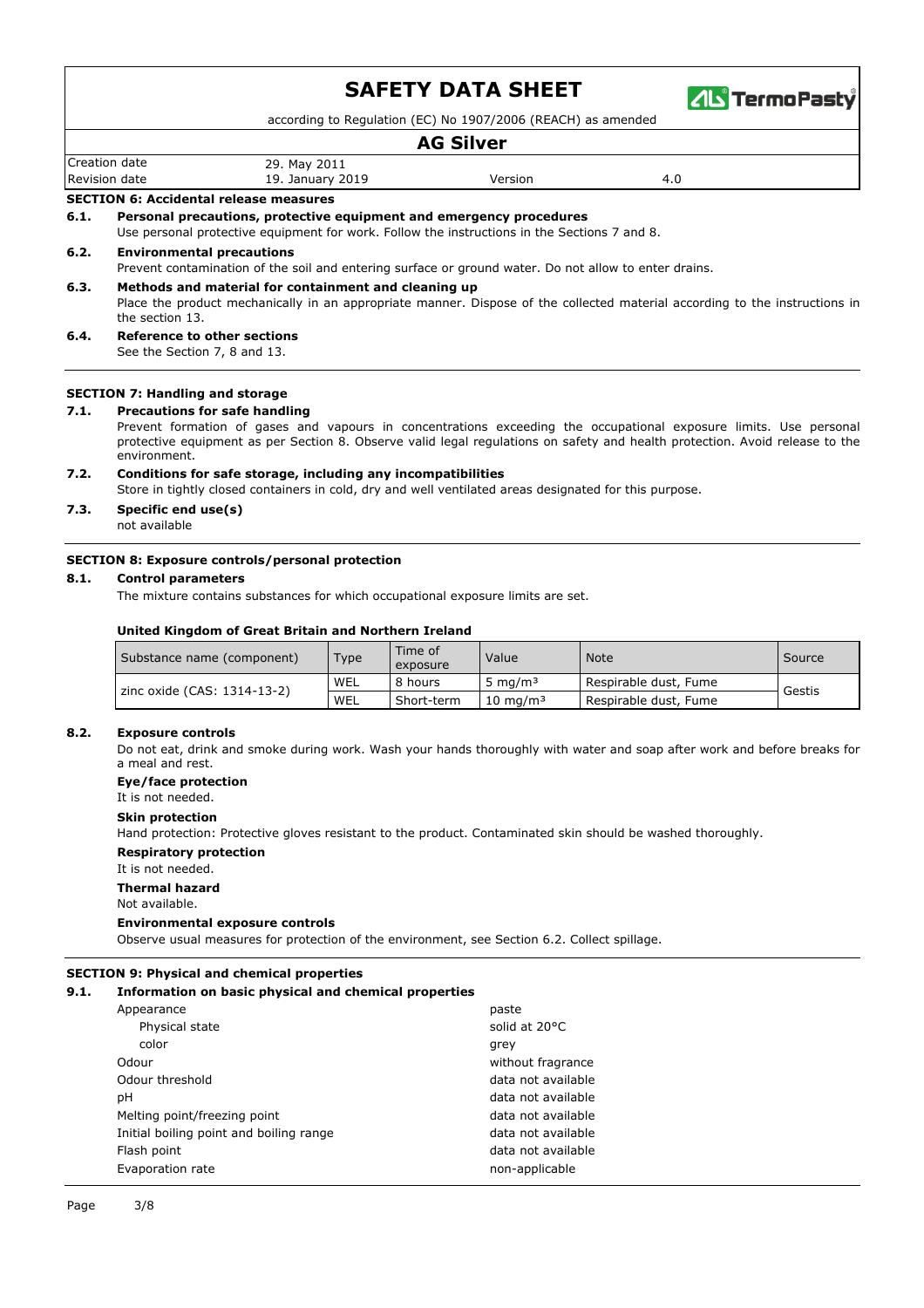

according to Regulation (EC) No 1907/2006 (REACH) as amended

# **AG Silver**

| <b>Creation date</b> |                                        | 29. May 2011                                 |                                          |     |  |
|----------------------|----------------------------------------|----------------------------------------------|------------------------------------------|-----|--|
| Revision date        |                                        | 19. January 2019                             | Version                                  | 4.0 |  |
|                      | Flammability (solid, gas)              |                                              | data not available                       |     |  |
|                      |                                        | Upper/lower flammability or explosive limits |                                          |     |  |
|                      | flammability limits                    |                                              | data not available                       |     |  |
|                      | explosive limits                       |                                              | data not available                       |     |  |
|                      | Vapour pressure                        |                                              | data not available<br>data not available |     |  |
|                      | Vapour density                         |                                              |                                          |     |  |
|                      | Relative density                       |                                              | data not available                       |     |  |
|                      | Solubility(ies)                        |                                              |                                          |     |  |
|                      | solubility in water                    |                                              | brak danych nierozpuszczalny             |     |  |
|                      | solubility in fats                     |                                              | not available                            |     |  |
|                      | Partition coefficient: n-octanol/water |                                              | data not available                       |     |  |
|                      | Auto-ignition temperature              |                                              | data not available<br>data not available |     |  |
|                      | Decomposition temperature              |                                              |                                          |     |  |
|                      | Viscosity                              |                                              | 1500                                     |     |  |
|                      | Explosive properties                   |                                              | data not available                       |     |  |
|                      | Oxidising properties                   |                                              | data not available                       |     |  |
| 9.2.                 | <b>Other information</b>               |                                              |                                          |     |  |
|                      | Density                                |                                              | 2.5 $g/cm^3$                             |     |  |
|                      | ignition temperature                   |                                              | 305 °C                                   |     |  |
|                      |                                        |                                              |                                          |     |  |

# **SECTION 10: Stability and reactivity**

|       | <b>SECTION ID. SLADING AND REACTIVILY</b>                                                                                                     |
|-------|-----------------------------------------------------------------------------------------------------------------------------------------------|
| 10.1. | Reactivity                                                                                                                                    |
|       | not available                                                                                                                                 |
| 10.2. | <b>Chemical stability</b>                                                                                                                     |
|       | The product is stable under normal conditions.                                                                                                |
| 10.3. | <b>Possibility of hazardous reactions</b>                                                                                                     |
|       | Unknown.                                                                                                                                      |
| 10.4. | <b>Conditions to avoid</b>                                                                                                                    |
|       | The product is stable and no degradation occurs under normal use. Protect against flames, sparks, overheating and against<br>frost.           |
| 10.5. | Incompatible materials                                                                                                                        |
|       | Protect against strong acids, bases and oxidizing agents.                                                                                     |
| 10.6. | <b>Hazardous decomposition products</b>                                                                                                       |
|       | Not developed under normal uses. Dangerous outcomes such as carbon monoxide and carbon dioxide are formed at high<br>temperature and in fire. |

#### **SECTION 11: Toxicological information**

#### **11.1. Information on toxicological effects**

No toxicological data is available for the mixture.

#### **Acute toxicity**

Based on available data the classification criteria are not met.

#### zinc oxide

| Route of exposure | Parameter        | Value                  | Time of<br>exposure | <b>Species</b>             | Sex |
|-------------------|------------------|------------------------|---------------------|----------------------------|-----|
| Oral              | LD <sub>50</sub> | >2000 mg/kg            |                     | Rat (Rattus<br>norvegicus) |     |
| Inhalation        | LC <sub>50</sub> | $>5.7$ mg/l            |                     | Rat (Rattus<br>norvegicus) |     |
|                   | LOAEL            | $>5$ mg/m <sup>3</sup> |                     | Human                      |     |

#### **Skin corrosion/irritation**

Based on available data the classification criteria are not met.

#### **Serious eye damage/irritation**

Based on available data the classification criteria are not met.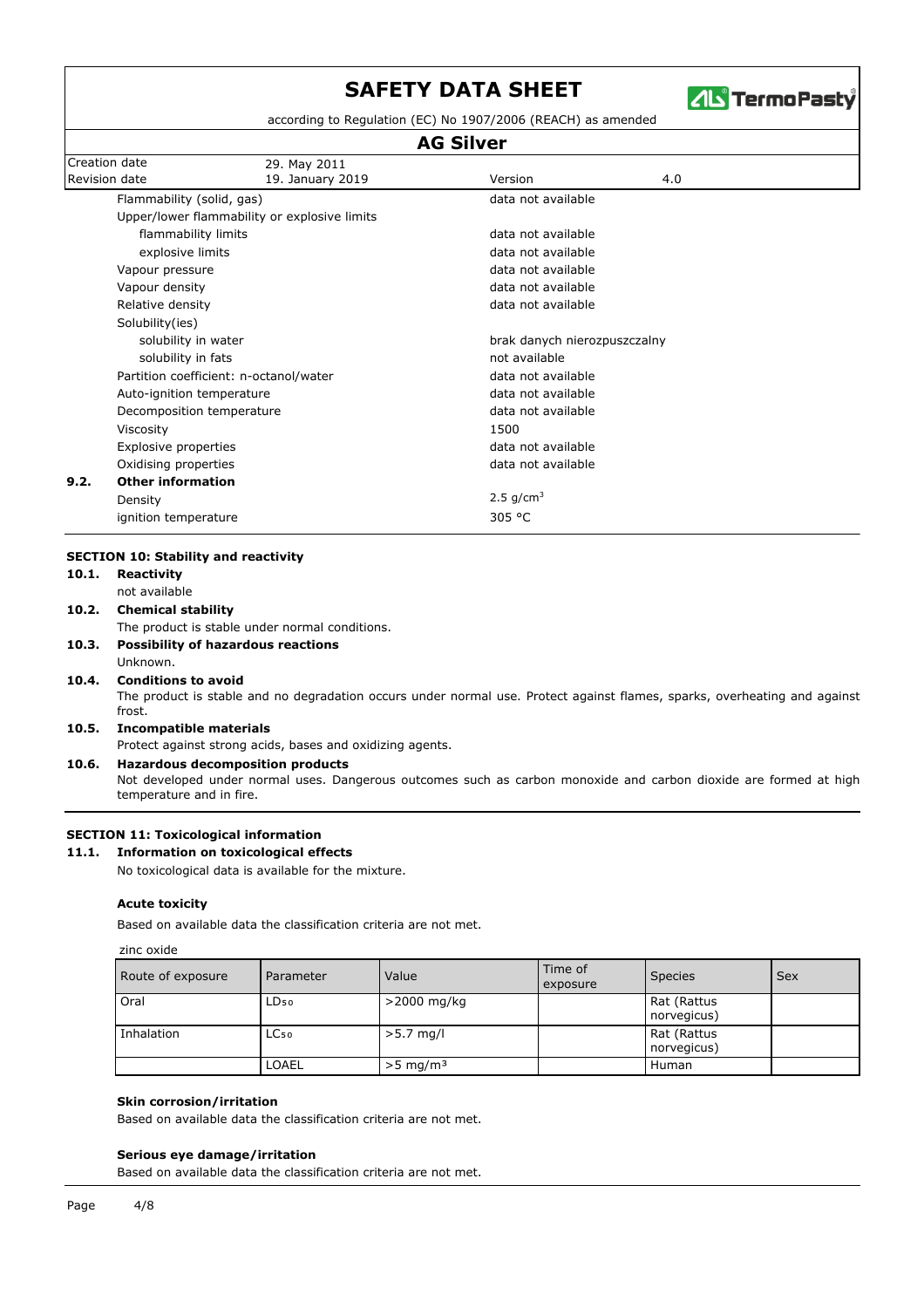

according to Regulation (EC) No 1907/2006 (REACH) as amended

### **AG Silver**

Creation date 29. May 2011 Revision date **19. January 2019** Version **Version** 4.0

# **Respiratory or skin sensitisation**

Based on available data the classification criteria are not met.

**Germ cell mutagenicity** Based on available data the classification criteria are not met.

#### **Carcinogenicity**

Based on available data the classification criteria are not met.

#### **Reproductive toxicity**

Based on available data the classification criteria are not met.

#### **Toxicity for specific target organ - single exposure**

Based on available data the classification criteria are not met.

#### **Toxicity for specific target organ - repeated exposure**

Based on available data the classification criteria are not met.

#### **Aspiration hazard**

Inhalation of solvent vapors above values exceeding exposure limits for working environment may result in acute inhalation poisoning, depending on the level of concentration and exposure time. Based on available data the classification criteria are not met.

#### **SECTION 12: Ecological information**

#### **12.1. Toxicity**

#### **Acute toxicity**

Very toxic to aquatic life with long lasting effects.

zinc oxide

| Parameter        | Value       | Time of exposure | <b>Species</b>                             | Environment |
|------------------|-------------|------------------|--------------------------------------------|-------------|
| LC <sub>50</sub> | $1.1$ mg/l  | 96 hour          | Fishes (Oncorhynchus<br>mykiss)            |             |
| EC <sub>50</sub> | $>1.0$ mg/l | 48 hour          | Invertebrates (Daphnia<br>magna)           |             |
| $IC_{50}$        | $0.17$ mg/l | 72 hour          | Algae (Pseudokirchneriella<br>subcapitata) |             |

#### **12.2. Persistence and degradability**

Not available.

#### **12.3. Bioaccumulative potential**

#### Not available. **12.4. Mobility in soil**

Not available.

#### **12.5. Results of PBT and vPvB assessment**

Product does not contain any substance meeting the criteria for PBT or vPvB in accordance with the Annex XIII of Regulation (EC) No 1907/2006 (REACH) as amended.

### **12.6. Other adverse effects**

Not available.

#### **SECTION 13: Disposal considerations**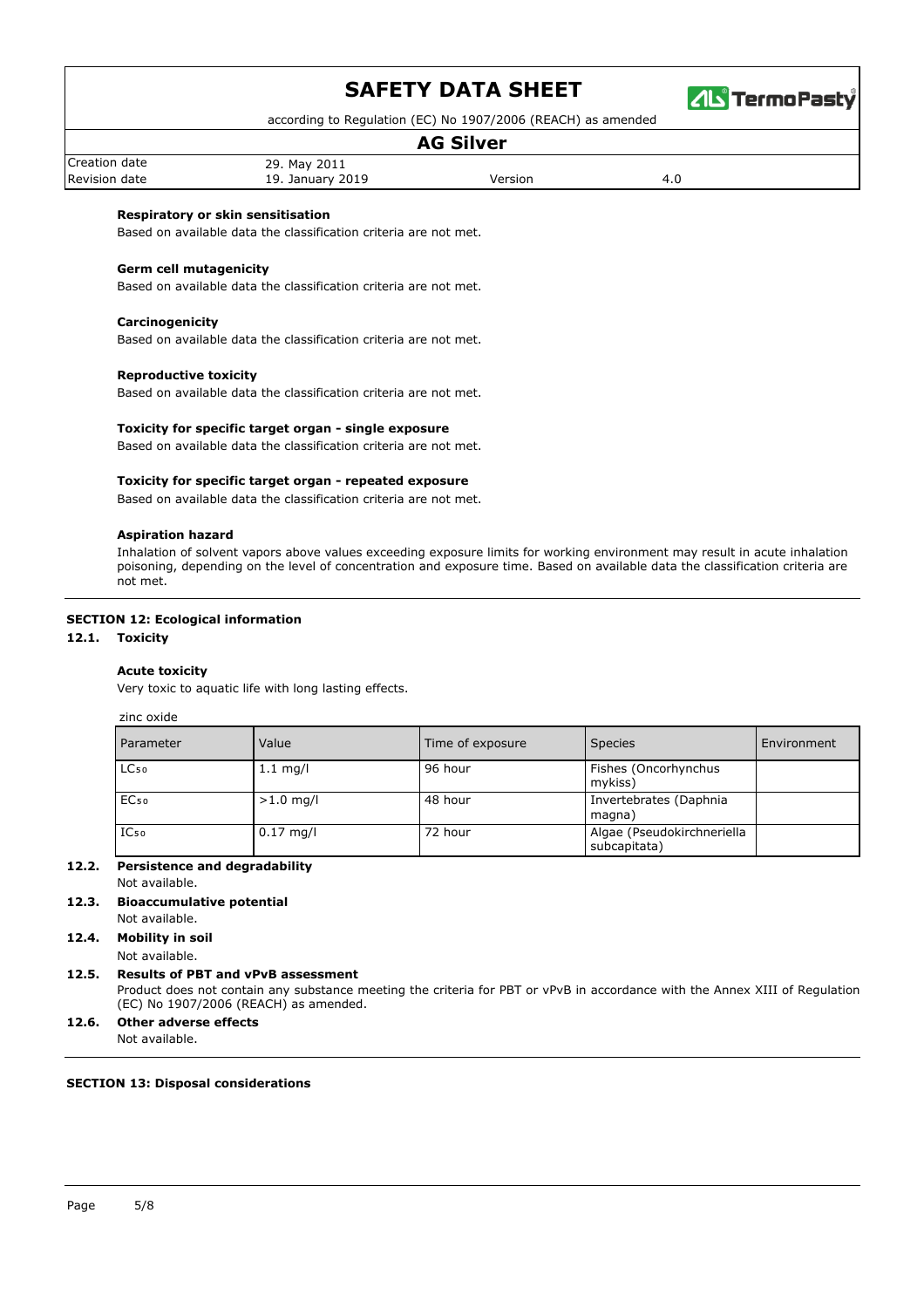

according to Regulation (EC) No 1907/2006 (REACH) as amended

### **AG Silver**

| Creation.<br>date     | 201 <sub>1</sub><br>29. Mc<br>May          |        |                       |
|-----------------------|--------------------------------------------|--------|-----------------------|
| Revision<br>date<br>. | 2019<br>u<br>January<br>∸<br>$\sim$ $\sim$ | ersior | $\overline{a}$<br>᠇.∪ |

#### **13.1. Waste treatment methods**

Hazard of environmental contamination; dispose of the waste in accordance with the local and/or national regulations. Proceed in accordance with valid regulations on waste disposal. Any unused product and contaminated packaging should be put in labelled containers for waste collection and submitted for disposal to a person authorised for waste removal (a specialized company) that is entitled for such activity. Do not empty unused product in drainage systems. The product must not be disposed of with municipal waste. Empty containers may be used at waste incinerators to produce energy or deposited in a dump with appropriate classification. Perfectly cleaned containers can be submitted for recycling.

#### **Waste management legislation**

Directive 2008/98/EC of the European Parliament and of the Council of 19 November 2008 on waste, as amended. Decision 2000/532/EC establishing a list of wastes, as amended.

#### **Waste type code**

13 03 10 other insulating and heat transmission oils

#### **Packaging waste type code**

15 01 10 packaging containing residues of or contaminated by dangerous substances

#### **SECTION 14: Transport information**

- **14.1. UN number**
	- Not subject to ADR.
- **14.2. UN proper shipping name** not available
- **14.3. Transport hazard class(es)** not available
- **14.4. Packing group**
	- not available
- **14.5. Environmental hazards** not available
- **14.6. Special precautions for user** Reference in the Sections 4 to 8.
- **14.7. Transport in bulk according to Annex II of Marpol and the IBC Code** not available

#### **SECTION 15: Regulatory information**

#### **15.1. Safety, health and environmental regulations/legislation specific for the substance or mixture**

Regulation (EC) No. 1907/2006 of the European Parliament and of the Council of 18th December 2006 concerning the Registration, Evaluation, Authorisation and Restriction of Chemicals (REACH), establishing the European Chemicals Agency, amending Directive 1999/45/EC and repealing Council Regulation (EEC) No. 793/93 and Commission Regulation (EC) No. 1488/94 as well as Council Directive 76/769/EEC and Commission Directives 91/155/EEC, 93/67/EEC, 93/105/EC and 2000/21/EC, as amended. Regulation (EC) No. 1272/2008 of the European Parliament and of the Council of 16th December 2008 on classification, labelling and packaging of substances and mixtures, amending and repealing Directives 67/548/EEC and 1999/45/EC, and amending Regulation (EC) No. 1907/2006, as amended.

#### **15.2. Chemical safety assessment**

not available

#### **SECTION 16: Other information**

| H400       | A list of standard risk phrases used in the safety data sheet<br>Very toxic to aquatic life.                                                                                                                                    |
|------------|---------------------------------------------------------------------------------------------------------------------------------------------------------------------------------------------------------------------------------|
| H410       | Very toxic to aguatic life with long lasting effects.                                                                                                                                                                           |
|            | Guidelines for safe handling used in the safety data sheet                                                                                                                                                                      |
| P273       | Avoid release to the environment.                                                                                                                                                                                               |
| P501       | Dispose of contents/container to according to applicable regulations.                                                                                                                                                           |
|            | Other important information about human health protection                                                                                                                                                                       |
|            | The product must not be - unless specifically approved by the manufacturer/importer - used for purposes other than as per<br>the Section 1. The user is responsible for adherence to all related health protection regulations. |
|            | Key to abbreviations and acronyms used in the safety data sheet                                                                                                                                                                 |
| <b>ADR</b> | European agreement concerning the international carriage of dangerous goods by road                                                                                                                                             |
| <b>BCF</b> | <b>Bioconcentration Factor</b>                                                                                                                                                                                                  |
| CAS        | Chemical Abstracts Service                                                                                                                                                                                                      |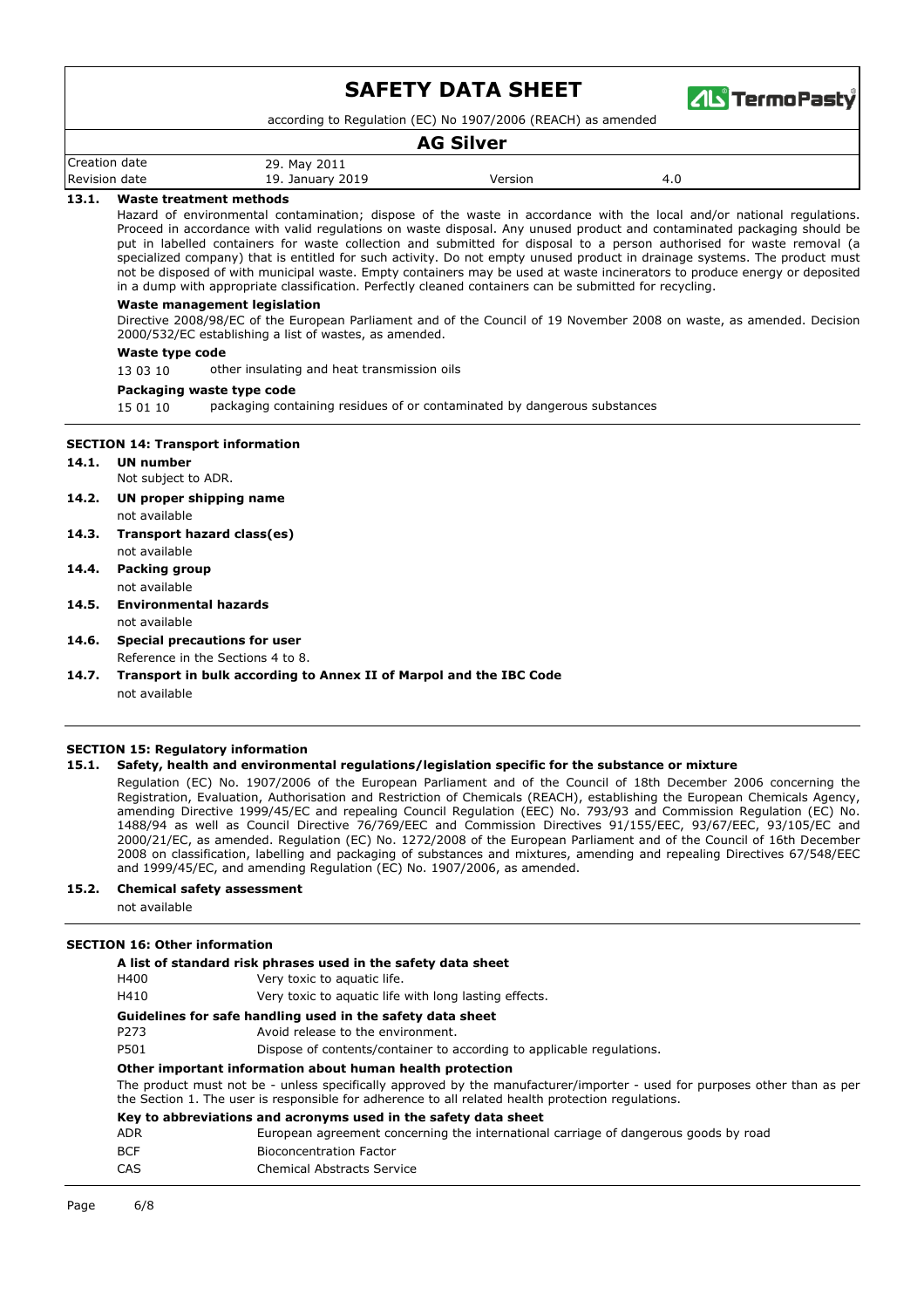

dation (EC) No 1907/2006 (REACH)

| <b>AG Silver</b> |                                                                                                      |         |                                                                                             |  |  |  |
|------------------|------------------------------------------------------------------------------------------------------|---------|---------------------------------------------------------------------------------------------|--|--|--|
| Creation date    | 29. May 2011                                                                                         |         |                                                                                             |  |  |  |
| Revision date    | 19. January 2019                                                                                     | Version | 4.0                                                                                         |  |  |  |
| <b>CLP</b>       | mixtures                                                                                             |         | Regulation (EC) No 1272/2008 on classification, labelling and packaging of substance and    |  |  |  |
| <b>DNEL</b>      | Derived no-effect level                                                                              |         |                                                                                             |  |  |  |
| <b>EC</b>        | Identification code for each substance listed in EINECS                                              |         |                                                                                             |  |  |  |
| EC <sub>50</sub> | Concentration of a substance when it is affected 50% of the population                               |         |                                                                                             |  |  |  |
| <b>EINECS</b>    | European Inventory of Existing Commercial Chemical Substances                                        |         |                                                                                             |  |  |  |
| EmS              | Emergency plan                                                                                       |         |                                                                                             |  |  |  |
| EU               | European Union                                                                                       |         |                                                                                             |  |  |  |
| <b>IATA</b>      | International Air Transport Association                                                              |         |                                                                                             |  |  |  |
| <b>IBC</b>       |                                                                                                      |         | International Code For The Construction And Equipment of Ships Carrying Dangerous Chemicals |  |  |  |
| IC <sub>50</sub> | Concentration causing 50% blockade                                                                   |         |                                                                                             |  |  |  |
| <b>ICAO</b>      | International Civil Aviation Organization                                                            |         |                                                                                             |  |  |  |
| <b>IMDG</b>      | <b>International Maritime Dangerous Goods</b>                                                        |         |                                                                                             |  |  |  |
| <b>INCI</b>      | International Nomenclature of Cosmetic Ingredients                                                   |         |                                                                                             |  |  |  |
| <b>ISO</b>       | International Organization for Standardization                                                       |         |                                                                                             |  |  |  |
| <b>IUPAC</b>     | International Union of Pure and Applied Chemistry                                                    |         |                                                                                             |  |  |  |
| LC <sub>50</sub> | Lethal concentration of a substance in which it can be expected death of 50% of the population       |         |                                                                                             |  |  |  |
| LD <sub>50</sub> | Lethal dose of a substance in which it can be expected death of 50% of the population                |         |                                                                                             |  |  |  |
| <b>LOAEC</b>     | Lowest observed adverse effect concentration                                                         |         |                                                                                             |  |  |  |
| LOAEL            | Lowest observed adverse effect level                                                                 |         |                                                                                             |  |  |  |
| log Kow          | Octanol-water partition coefficient                                                                  |         |                                                                                             |  |  |  |
| <b>MARPOL</b>    | International Convention for the Prevention of Pollution From Ships                                  |         |                                                                                             |  |  |  |
| <b>NOAEC</b>     | No observed adverse effect concentration                                                             |         |                                                                                             |  |  |  |
| <b>NOAEL</b>     | No observed adverse effect level                                                                     |         |                                                                                             |  |  |  |
| <b>NOEC</b>      | No observed effect concentration                                                                     |         |                                                                                             |  |  |  |
| <b>NOEL</b>      | No observed effect level                                                                             |         |                                                                                             |  |  |  |
| <b>OEL</b>       | Occupational Exposure Limits                                                                         |         |                                                                                             |  |  |  |
| PBT              | Persistent, Bioaccumulative and Toxic                                                                |         |                                                                                             |  |  |  |
| <b>PNEC</b>      | Predicted no-effect concentration                                                                    |         |                                                                                             |  |  |  |
| ppm              | Parts per million                                                                                    |         |                                                                                             |  |  |  |
| <b>REACH</b>     | Registration, Evaluation, Authorisation and Restriction of Chemicals                                 |         |                                                                                             |  |  |  |
| <b>RID</b>       | Agreement on the transport of dangerous goods by rail                                                |         |                                                                                             |  |  |  |
| UN               | Four-figure identification number of the substance or article taken from the UN Model<br>Regulations |         |                                                                                             |  |  |  |
| <b>UVCB</b>      | materials                                                                                            |         | Substances of unknown or variable composition, complex reaction products or biological      |  |  |  |
| <b>VOC</b>       | Volatile organic compounds                                                                           |         |                                                                                             |  |  |  |
| vPvB             | Very Persistent and very Bioaccumulative                                                             |         |                                                                                             |  |  |  |
| Aquatic Acute    | Hazardous to the aguatic environment                                                                 |         |                                                                                             |  |  |  |

| .               | $1.02201$ as as to the aquational situation of $\sim$ |  |
|-----------------|-------------------------------------------------------|--|
| Aquatic Chronic | Hazardous to the aquatic environment                  |  |

#### **Training guidelines**

Inform the personnel about the recommended ways of use, mandatory protective equipment, first aid and prohibited ways of handling the product.

### **Recommended restrictions of use**

not available

#### **Information about data sources used to compile the Safety Data Sheet**

REGULATION (EC) No. 1907/2006 OF THE EUROPEAN PARLIAMENT AND OF THE COUNCIL (REACH) as amended. REGULATION (EC) No. 1272/2008 OF THE EUROPEAN PARLIAMENT AND OF THE COUNCIL as amended. First aid principles after the exposure to the chemicals (Zásady pro poskytování první pomoci při expozici chemickým látkám, doc. MUDr. Daniela Pelclová, CSc., MUDr. Alexandr Fuchs, CSc., MUDr. Miroslava Hornychová, CSc., MUDr. Zdeňka Trávníčková, CSc., Jiřina Fridrichovská, prom. chem.). Data from the manufacturer of the substance / mixture, if available - information from registration dossiers.

#### **The changes (which information has been added, deleted or modified)**

The version 4.0 replaces the SDS version from 06.06.2018. Changes were made in sections 2, 13, 15 and 16.

#### **Statement**